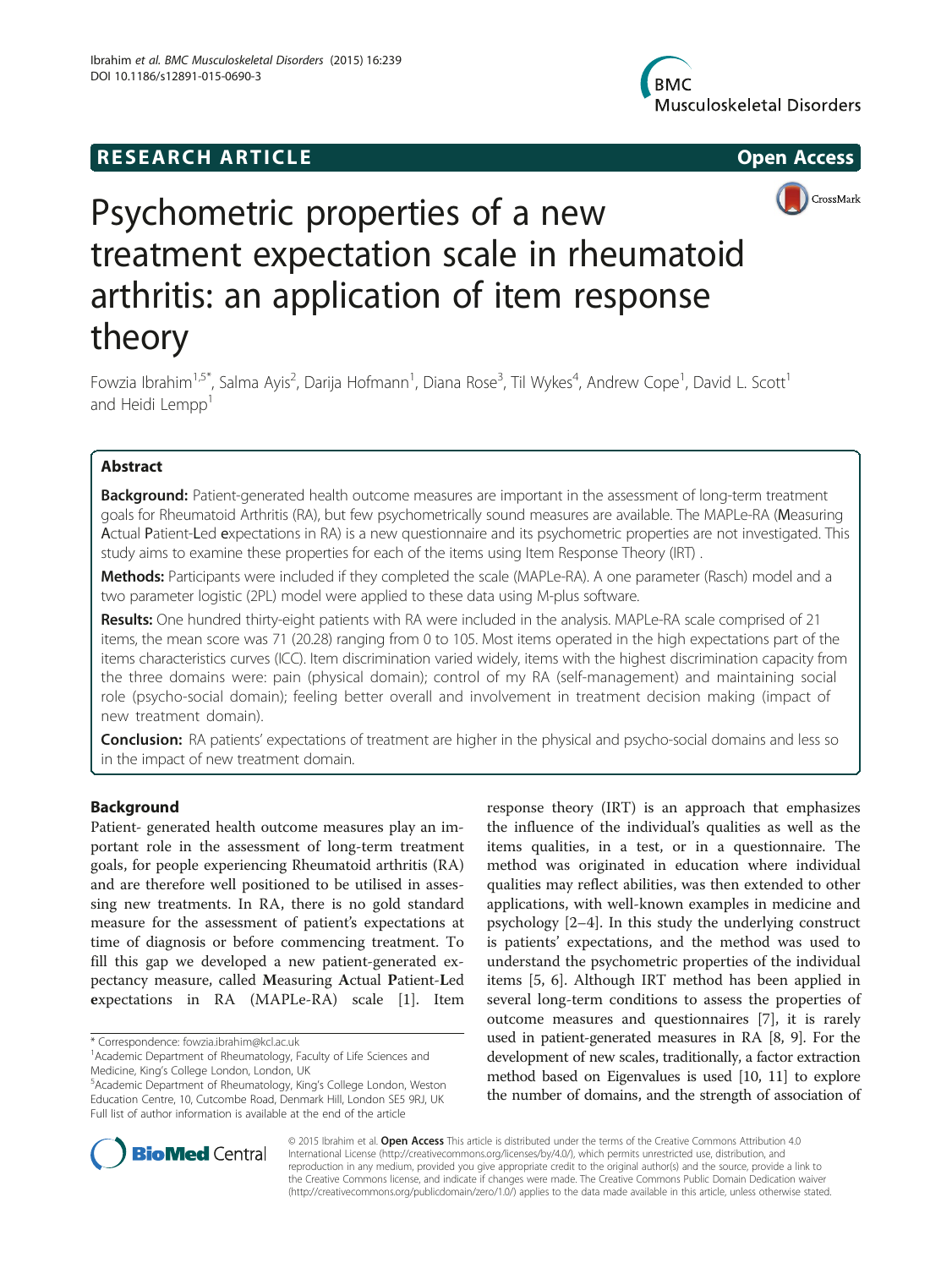# <span id="page-1-0"></span>Table 1 MAPLe-RA questionnaire

| A. The Physical domain (physical impact of RA): with the new treatment, I expect: |                |        |      |       |               |                    |
|-----------------------------------------------------------------------------------|----------------|--------|------|-------|---------------|--------------------|
| Q1: The swelling of the joints to be                                              | Much<br>better | Better | Same | Worse | Much<br>Worse | non-<br>applicable |
| Q2: The pain to be                                                                | Much<br>better | Better | Same | Worse | Much<br>Worse | non-<br>applicable |
| Q3: My morning stiffness to be                                                    | Much<br>better | Better | Same | Worse | Much<br>Worse | non-<br>applicable |
| Q4: My mobility to be                                                             | Much<br>better | Better | Same | Worse | Much<br>Worse | non-<br>applicable |
| Q5: My fatigue to be                                                              | Much<br>better | Better | Same | Worse | Much<br>Worse | non-<br>applicable |
| Q6: The visible signs of RA (e.g. deformities on my hands) to be                  | Much<br>better | Better | Same | Worse | Much<br>Worse | non-<br>applicable |
| Q7: The joint damage to be caused by RA                                           | Much<br>better | Better | Same | Worse | Much<br>Worse | non-<br>applicable |

Questions for physical domain are coded from 5 = Much better to 0 = non-applicable; overall score for the physical domain ranges between 0 and 35.

B. The Psycho-social domain (emotional wellbeing and social aspects of RA): with the new treatment, I expect:

| Q1: To be able to maintain my independence (e.g. not needing to ask for<br>help making tea)                                                                         | Much<br>more than<br>usual | More<br>than<br>usual | Same | Worse<br>than<br>usual | Much<br>worse<br>than usual | non-<br>applicable |
|---------------------------------------------------------------------------------------------------------------------------------------------------------------------|----------------------------|-----------------------|------|------------------------|-----------------------------|--------------------|
| Q2: Improvements in my general health in order for me to be able to go<br>back to work and/ or stay in salaried employment: (Please tick here if not<br>applicable) | Much<br>more than<br>usual | More<br>than<br>usual | Same | Worse<br>than<br>usual | Much<br>worse<br>than usual | non-<br>applicable |
| Q3: My everyday activities (e.g. shopping) to be facilitated:                                                                                                       | Much<br>more than<br>usual | More<br>than<br>usual | Same | Worse<br>than<br>usual | Much<br>worse<br>than usual | non-<br>applicable |
| Q4: To feel in control of my RA self manage (e.g. diet)/ cope (e.g. frustration)<br>alongside medical treatment                                                     | Much<br>more than<br>usual | More<br>than<br>usual | Same | Worse<br>than<br>usual | Much<br>worse<br>than usual | non-<br>applicable |
| Q5: To be able to maintain my social roles (e.g. supporting family/going out<br>with friends)                                                                       | Much<br>more than<br>usual | More<br>than<br>usual | Same | Worse<br>than<br>usual | Much<br>worse<br>than usual | non-<br>applicable |
| Q6: My emotional wellbeing (e.g. mood) to be                                                                                                                        | Much<br>more than<br>usual | More<br>than<br>usual | Same | Worse<br>than<br>usual | Much<br>worse<br>than usual | non-<br>applicable |

Questions for the Psycho-social domain are coded from  $5 = Much$  more than usual to  $0 = non-applicable$ ; overall score for the psycho-social domain range between 0 and 30.

C. Impact of new Treatment (Overall Expectations on Impact of Treatment (care delivery)): with the new treatment I expect it:

| Q1: To make me feel better overall despite side effects | Strongly Agree Neither |  |
|---------------------------------------------------------|------------------------|--|
|                                                         |                        |  |

|                                                                                            | Agree             |       | Agree nor<br>Disagree                          |          | Disagree             | applicable         |
|--------------------------------------------------------------------------------------------|-------------------|-------|------------------------------------------------|----------|----------------------|--------------------|
| Q2: To reduce the likelihood of surgery                                                    | Strongly<br>Agree | Agree | Neither<br>Agree nor<br><b>Disagree</b>        | Disagree | Strongly<br>Disagree | non-<br>applicable |
| Q3: To prevent other physical complications                                                | Strongly<br>Agree | Agree | Neither<br>Agree nor<br>Disagree               | Disagree | Strongly<br>Disagree | non-<br>applicable |
| Q4: To come with detailed information from the medical staff:                              | Strongly<br>Agree | Agree | Neither<br>Agree nor<br>Disagree               | Disagree | Strongly<br>Disagree | non-<br>applicable |
| Q5: To allow me to be involved in the treatment decision making with the<br>clinical staff | Strongly<br>Agree | Agree | <b>Neither</b><br>Agree nor<br>Disagree        | Disagree | Strongly<br>Disagree | non-<br>applicable |
| Q6: To include regular physical (e.g. hands and feet) assessments                          | Strongly<br>Agree | Agree | <b>Neither</b><br>Agree nor<br><b>Disagree</b> | Disagree | Strongly<br>Disagree | non-<br>applicable |

Disagree Strongly

non-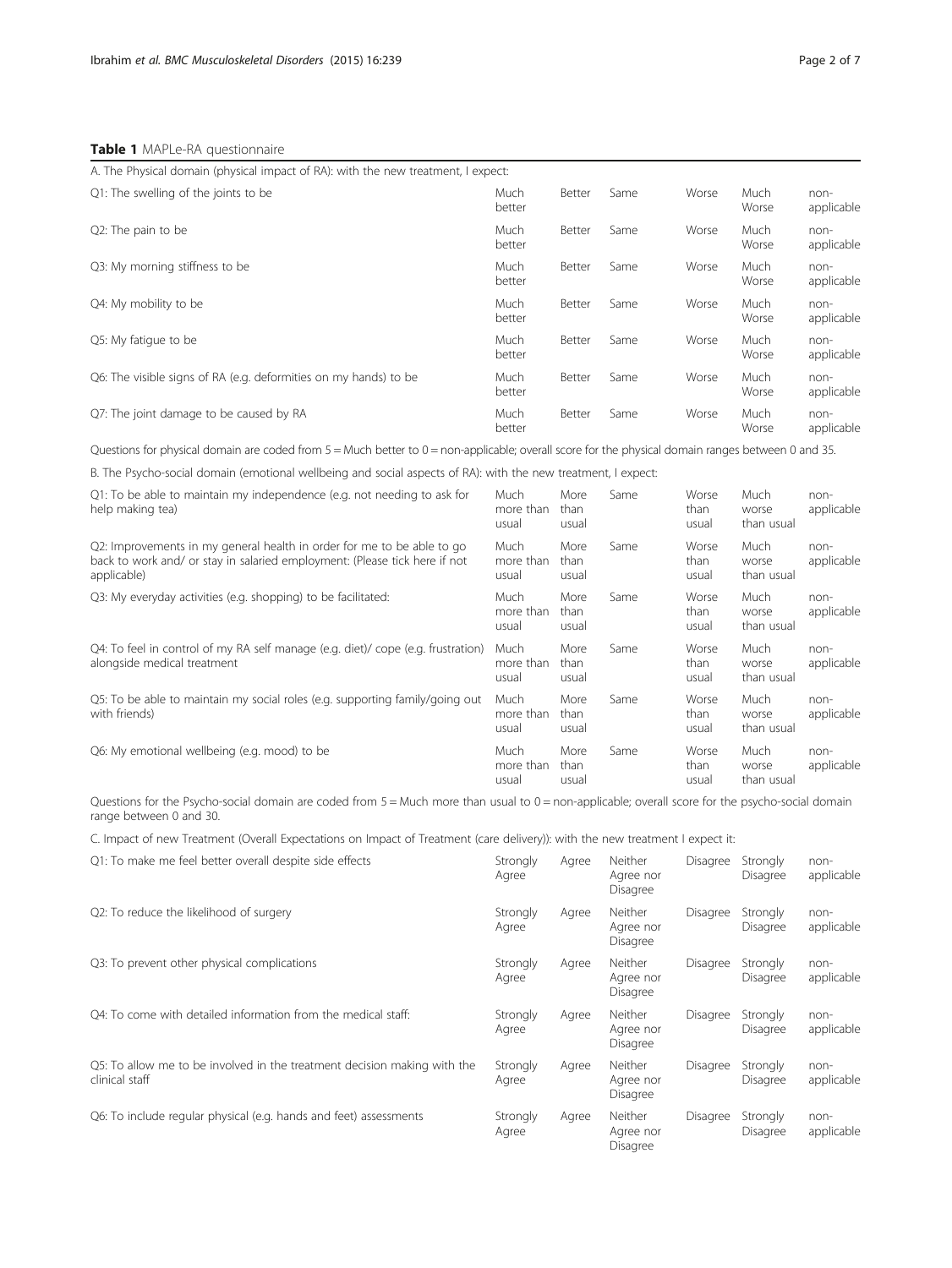<span id="page-2-0"></span>

|  |  | Table 1 MAPLe-RA questionnaire (Continued) |  |
|--|--|--------------------------------------------|--|
|--|--|--------------------------------------------|--|

| Q7: To include regular emotional wellbeing assessments    | Strongly<br>Aaree | Aaree | <b>Neither</b><br>Aaree nor<br>Disagree | Disagree | Strongly<br>Disagree | non-<br>applicable |
|-----------------------------------------------------------|-------------------|-------|-----------------------------------------|----------|----------------------|--------------------|
| Q8: To allow me to not have to change medication so often | Strongly<br>Agree | Agree | <b>Neither</b><br>Agree nor<br>Disagree | Disagree | Strongly<br>Disagree | non-<br>applicable |

Questions for the impact of new treatment are coded from 5 = strongly agree to 0 = non-applicable; overall score for the impact of new treatment scores range between 0 and 40.

Computing and interpreting the MAPLe-RA score

There are two steps in computing the overall score of MAPLe-RA

1. Sum the scores for each domain

2. Sum the scores for all the domains. This yields a MAPLe-RA score ranging between 0 and 105. The highest score representing high expectations of new treatment and vice versa

Non-applicable response category refers to patients who are not newly diagnosed with RA or not changing treatment

items within domains. IRT in addition provides important details, on psychometric properties of each item, including, the difficulty and the discrimination of these properties. MAPLe-RA is a new questionnaire and its psychometric properties have not yet been investigated. This study aims to examine these properties for each of the items using IRT.

# **Methods**

The development stages of MAPLe-RA were published elsewhere [\[1](#page-5-0)]. In brief, stage one of the study: three repeated focus groups and two expert panels with RA patients were conducted by a patient researcher. Stage two: a feasibility study of the draft scale with 22 consecutive outpatient attendees over 1 week was conducted and stage three was the psychometric analysis, and that the results are presented here. MAPLe-RA scale, comprised of 21 items, and the response options were given in a Likert scale from 5 to 0. High scores refer to better treatment expectations. The scale is intended to measure expectations of treatment in three domains: physical, psychosocial and impact of treatment. Table [1](#page-1-0) shows how the MAPLe-RA questionnaire is scored. MAPLe-RA was approved by the National Research Ethics Committee London-Central (REC reference number 10/HO718/82). All participants provided informed consent.

#### Data analysis

The demographic information of participants are described in Table 2, using proportions, means and standard deviations (SD) as appropriate. The item responses for all the 21 items were skewed towards 'better' and 'much better'. For the factor analysis we used the original scales of the items. However, for the purpose of the IRT model, we dichotomised the items by collapsing the (i) 'better' and 'much better' responses together and coded as 1; and (ii) 'worst', 'much worst', 'same' and 'nonapplicable' responses coded as 0. We fitted a one

parameter (Rasch) model which, assumes that the items are equally discriminating but with varying difficulty, and a two parameter logistic (2PL) model that assumes the items have a varying ability to discriminate among patients with different levels of the underlying construct [[13](#page-6-0), [14](#page-6-0)]. Uni-dimensionality was assumed as a priori and was further assessed using maximum likelihood method as well as principal-component factor methods. We present the results obtained from the 2PL model, as these provide more desired information, including items' difficulty and discrimination [\[15, 16\]](#page-6-0). The model fits the data well as assessed by the Akaike information criterion (AIC) and Bayesian information criterion (BIC). We employed the Item-characteristic Curve (ICC) to evaluate the profile of each item within the scale and to assess the relationship between the predicted patients' response to an individual item and the underlying construct (expectations). For all the analyses we used M-Plus statistical software.

The two-parameter logistic model suits binary responses and may be described as:

| <b>Table 2</b> Demographic information of participants in the study |  |
|---------------------------------------------------------------------|--|
|---------------------------------------------------------------------|--|

|               | $n = 138$  |
|---------------|------------|
|               | n(%)       |
| Mean age (SD) | 54 (14.30) |
| Gender        |            |
| Female        | 101 (73 %) |
| Male          | 37 (27 %)  |
| Ethnicity     |            |
| White         | 73 (53 %)  |
| Other         | 65 (47 %)  |
| Disability    |            |
| Yes           | 48 (35 %)  |
| No/Unsure     | 90 (65 %)  |

SD standard deviation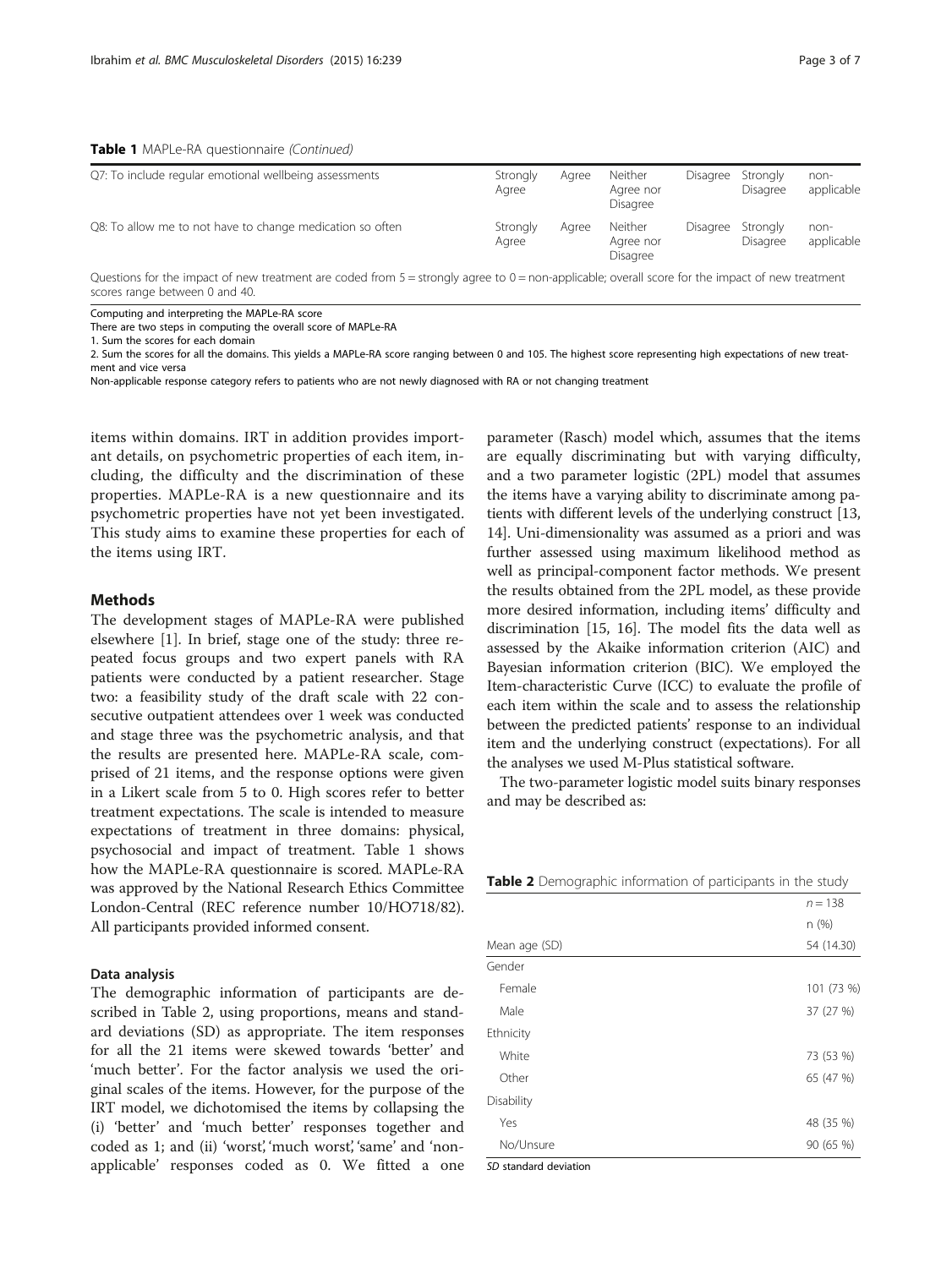<span id="page-3-0"></span>Table 3 Item characteristics (difficulties and discrimination) for MAPLe-RA scale

|                                                         | Item discriminations |         | Item difficulties |         |  |
|---------------------------------------------------------|----------------------|---------|-------------------|---------|--|
| Items                                                   | Estimate (SE)        | P-value | Estimate (SE)     | P-value |  |
| Physical domain                                         |                      |         |                   |         |  |
| Swelling of the joints                                  | 1.38(0.58)           | 0.018   | $-1.22(0.30)$     | < 0.001 |  |
| Pain                                                    | 1.74(0.82)           | 0.034   | $-1.25(0.30)$     | < 0.001 |  |
| Morning stiffness                                       | 1.25(0.47)           | 0.008   | $-1.00(0.25)$     | < 0.001 |  |
| Mobility                                                | 1.04(0.41)           | 0.012   | $-1.16(0.31)$     | < 0.001 |  |
| Fatigue                                                 | 0.87(0.26)           | 0.001   | $-0.96(0.25)$     | < 0.001 |  |
| Visible signs of RA                                     | 0.49(0.16)           | 0.002   | 0.19(0.24)        | 0.427   |  |
| Joint damage                                            | 0.40(0.15)           | 0.006   | $-0.62(0.34)$     | 0.066   |  |
| Psycho-social domain                                    |                      |         |                   |         |  |
| Maintain my independence                                | 1.46(0.39)           | < 0.001 | $-0.14(0.13)$     | 0.270   |  |
| Improvements in my general health                       | 0.85(0.23)           | < 0.001 | 0.06(0.17)        | 0.712   |  |
| Everyday activities                                     | 1.27(0.40)           | 0.001   | $-0.32(0.14)$     | 0.027   |  |
| To feel in control of my RA self-manage                 | 1.64(0.49)           | 0.001   | $-0.46(0.13)$     | 0.001   |  |
| To maintain my social roles                             | 1.87(0.63)           | 0.003   | $-0.30(0.12)$     | 0.016   |  |
| My emotional well-being                                 | 1.77(0.51)           | 0.001   | $-0.42(0.13)$     | 0.001   |  |
| Impact of new Treatment                                 |                      |         |                   |         |  |
| Feel better overall                                     | 1.47(0.38)           | < 0.001 | $-1.02(0.20)$     | < 0.001 |  |
| Reduce the likelihood of surgery                        | 0.89(0.27)           | 0.001   | $-1.19(0.29)$     | < 0.001 |  |
| To prevent other physical complications                 | 0.70(0.27)           | 0.008   | $-1.47(0.44)$     | 0.001   |  |
| To come with detailed information from themedical staff | 1.16(0.45)           | 0.010   | $-1.36(0.34)$     | < 0.001 |  |
| Decision making with the clinical staff                 | 0.87(0.34)           | 0.010   | $-1.65(0.47)$     | < 0.001 |  |
| Regular physical assessment                             | 1.41(0.52)           | 0.007   | $-1.36(0.29)$     | < 0.001 |  |
| Regular emotional well-being                            | 0.81(0.26)           | 0.001   | $-0.90(0.25)$     | < 0.001 |  |
| Not to have to change medication                        | 0.52(0.18)           | 0.005   | $-1.14(0.40)$     | 0.004   |  |

p-value is for the two parameter model SE standard error

$$
p(x_j = 1 | \theta) = \frac{1}{1 + \exp\{-a_j(\theta - \beta_j)\}}
$$
(1)

Where  $x_i$  is the observed response to item *j*,  $\alpha_i$  is the slope parameter,  $β<sub>i</sub>$  is the difficulty (location) of item j, and θ is the underlying construct being measured (expectations).

# Results

# Study participants

A total of 160 outpatient attendees were invited to take part in phase 3 of the study, 138 (86 %) consented and completed the MAPLe-RA questionnaire. The mean age was 54 (SD = 14.30) years; 101 (74 %) were women, 73 (53 %) were of white ethnicity and 48 (38 %) reported being registered disabled (Table [2](#page-2-0)).

#### MAPLe-RA scale properties

In stage one and two of the scale development, patients identified 21 dimensions of new treatment expectations,

grouped into (i) physical (ii) psycho-social and (iii) expectations relating to impact of treatment. This resulted in a draft questionnaire assessed in the feasibility study and subsequent stage three analysis.

The overall mean score of MAPLe-RA 21 items, was 71 (SD: 20.28; range 0 to 105). The means for the 3 domains, separately were: physical (7 items), mean 24.40 (SD: 7.21), psycho-social (6 items), mean 17.51 (SD: 8.17) and impact of new treatment domain (8 items) mean 30.76 (SD: 7.02).

Exploratory factor analysis identified that all items had strong positive associations with the first factor, weak associations in most items with the second factor, and negative associations with items 13–21 (Additional file [1](#page-5-0): Table S1). The Eigen value for the first factor was 6.25, proportion of variance explained was 77 %, supporting the uni-dimensionality of the items.

Most items had high rates of "yes" or positive responses, in IRT context, these have low difficulty parameters, most patients would pick, and these seem to describe the majority of patients' expectations. Item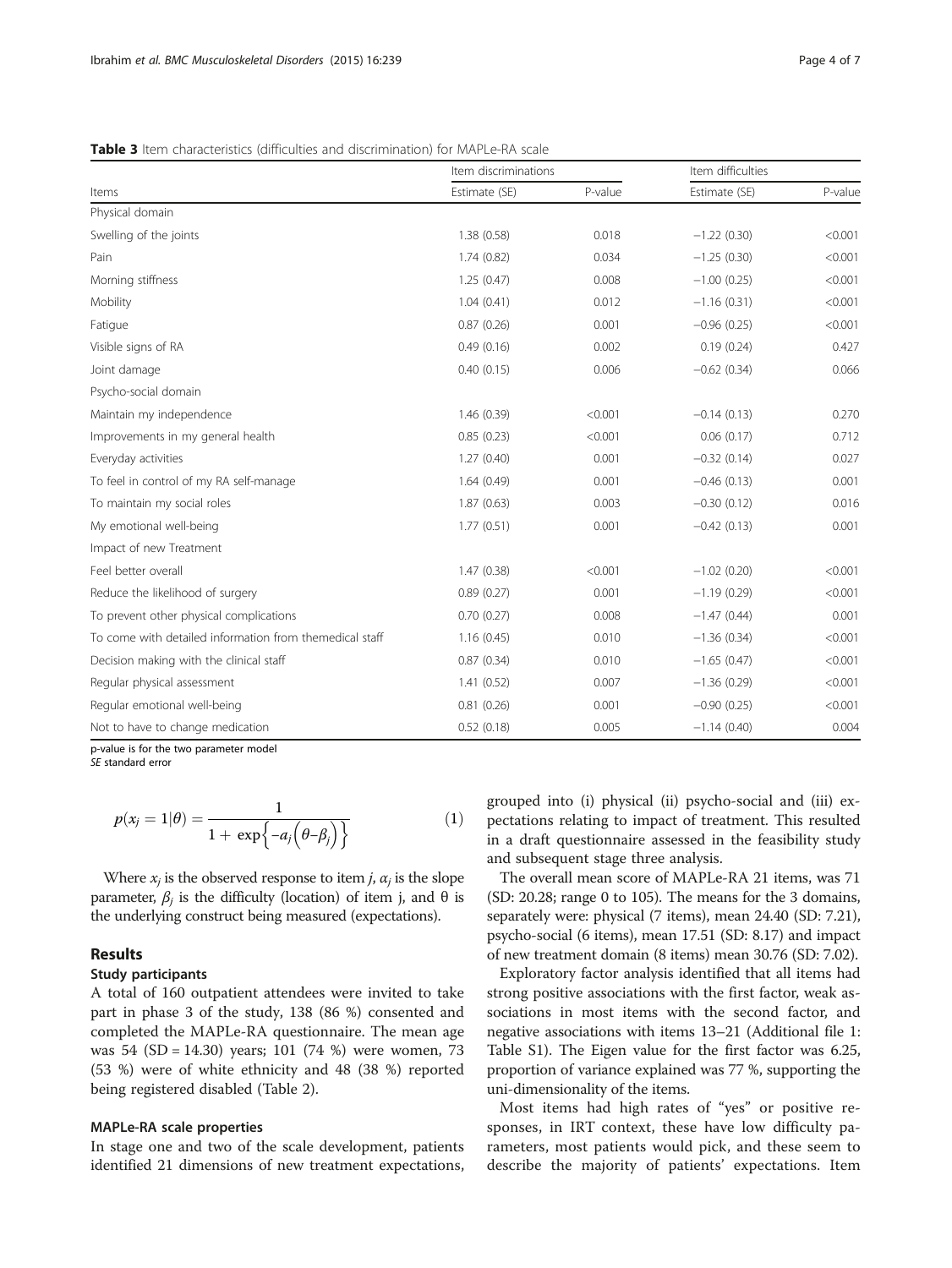

discrimination on the other hand reflects the strength of the association of an item with the underlying construct, items with high discrimination are better at differentiating respondents at the location point; small changes in the underlying construct (expectation) leads to large changes in the probability of endorsing the item (response = yes), and vice versa for items with low discrimination. These responses varied widely, and the most powerful two items from the three domains were: "swelling of the joints" and "pain" in the physical domains, discriminations: 1.38 (0.58) and 1.74 (0.82).

In the psycho-social domains, "to maintain social role" and "emotional wellbeing" were the two items with highest discrimination: 1.87 (0.63) and 1.77 (0.51), respectively. The two items with the highest discrimination in impact of new treatment domain were "feeling better overall" and "involvement in treatment decision making", 1.47 (0.38) and 1.41 (0.52) respectively, and other items had lower discrimination. Details for all items are presented in (Table [3](#page-3-0)). Within the physical domains, two items had a difficulty that was not different from zero, namely "visible signs of RA" and "joint damage", and the two items also had very low discrimination. The model fit was high in both the BIC (2807.48) and AIC (2743.08), which indicates a good fit of the two-parameter logistic model.

Figure 1 shows the Item Characteristic Curves (ICC) that represents the respondents' expectations (underlying construct) in relation to the probability of endorsing an item and is presented graphically for two items with the highest discrimination from each domain.

# **Discussion**

MAPLe-RA is a new questionnaire that was not yet validated and its items were not examined. In this study, we used factor analysis to assess the uni-dimentionality and IRT to describe the properties of the items. The study has shown that RA patients have high expectations from their treatment. These are particularly high in the physical and psycho-social domains rather than in the impact of new treatment domain. For the latter, most items were unlikely to be endorsed by patients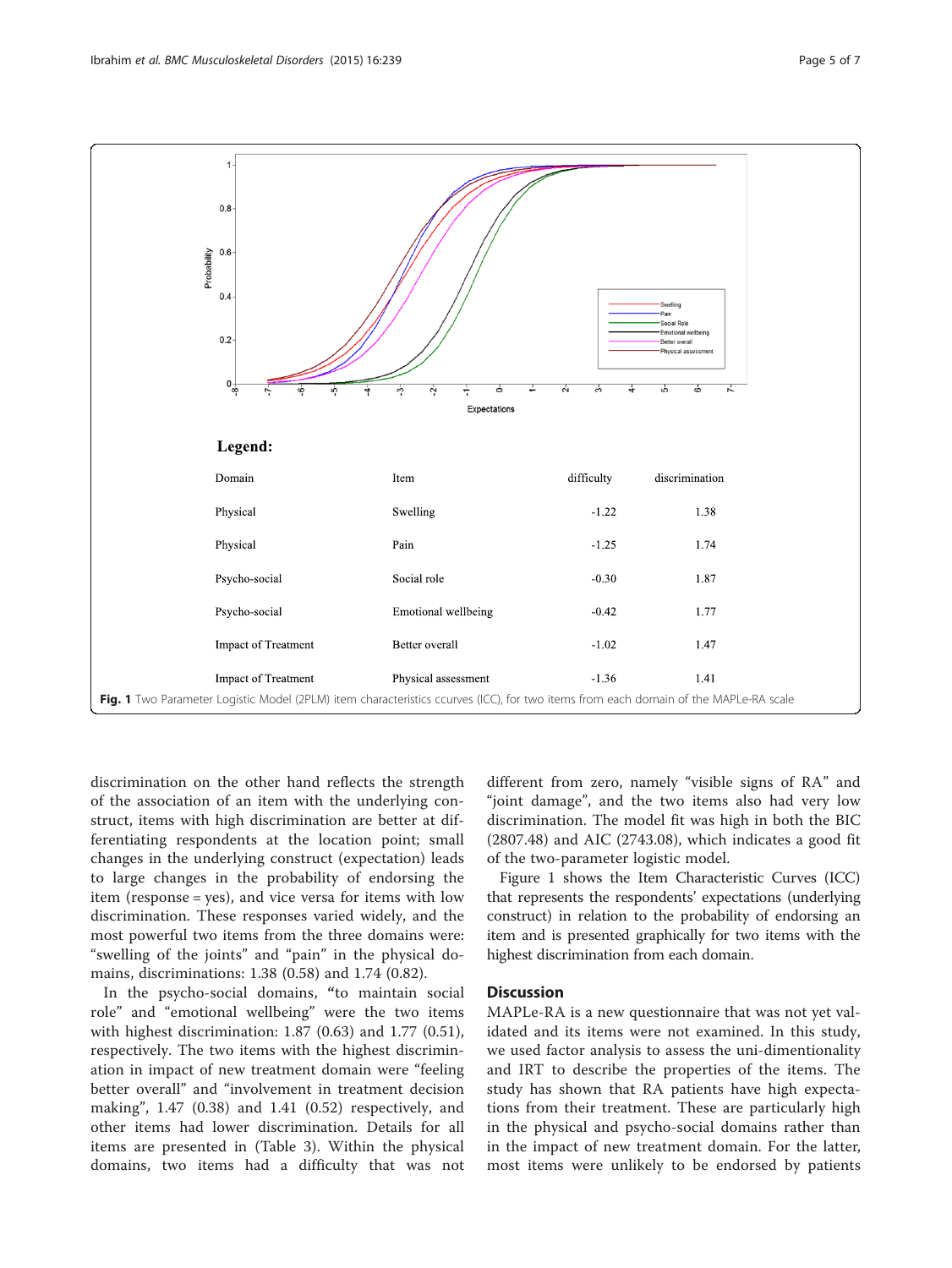<span id="page-5-0"></span>with less than average expectations in this RA study cohort.

#### Strength and limitations of the study

All domains have shown items with strong association with the underlying construct (expectation), two to three items from each domain, may be considered as good candidates that differentiate between patients' responses. Several items however, appeared to be redundant (e.g. visible signs of RA; not to have to change medication), as they did not show strong association with the underlying construct.

The IRT method is superior to the traditionally factor extraction methods based on Eigenvalues [[10, 11](#page-6-0)]. It is also a suitable way to employ when an instrument includes response categories that have several levels. In this study, the method determines whether the categories perform as they were envisioned and/or whether to collapse the responses into fewer categories [[17](#page-6-0)]. The advantage of using IRT is that of an underlying construct, that gives items different weights, depending on the response pattern and the frequency of response to each item, and values instead of sum scores [[12, 18\]](#page-6-0). This technique has been successfully applied in the development or the evaluation of new measures in patient-reported outcomes [\[19, 20\]](#page-6-0). To our knowledge the IRT method has not been applied in many Rheumatology related scale studies [[21\]](#page-6-0).

While the results of the new instrument appeared to have a very good reliability, it is important to interpret the findings with caution. This analysis was an exploratory phase of the scale development stages. The sample size was under powered for IRT 2PL model and the population studied was homogeneous from one RA clinic only. Although, there were some redundant items, we chose to keep these in the analysis to avoid making inappropriate decisions and or conclusions at this early stage.

Other studies have found similar results in that new measure of patient' expectations in general need validation in larger multi-centre studies [\[22\]](#page-6-0). We acknowledge that further analysis is necessary, thus MAPLe-RA is currently included in a national longitudinal observational study of patients with early Rheumatoid Arthritis with a diversity of socio-demographic characteristics and a long term follow up of 18 months, to be completed in 2015. This large multi-centre study will allow us to conduct a confirmatory analysis of the new measure as well as to assess if patients expectations change over time.

#### Conclusions

This study extends the evidence on the value of IRT models in the assessment of health outcomes and patient-generated measures. The result highlights that RA patients' treatment expectations are higher in the physical and psycho-social domains and less so in the impact of new treatment domain. RA patients expect high degree of involvement in their care from health care providers, and that they rate highly, controlling their pain and emotional well-being.

#### Additional file

[Additional file 1: Table S1.](http://www.biomedcentral.com/content/supplementary/s12891-015-0690-3-s1.docx) Factor loading for MAPLe-RA scale. (DOCX 17 kb)

#### Competing interests

The authors declare that they have no competing interests.

#### Authors' contributions

FI: had main responsibility for conducting the data analysis and wrote the first draft of the paper and overseeing the submission process. SA: contributed to the data analysis and editing of the paper. HL: proposed the idea of the study and contributed to the editing of the paper. DLS, AC, TW, DR & DH: contributed editing the paper. All authors have seen and approved the final version of the paper before submission.

#### Acknowledgments

We are grateful to all the patients for their participation, commitment and enthusiasm in developing this questionnaire; Carol Simpson and Patricia Rusling for their contribution as patient experts in the project. All clinical staff at King's College Hospital NHS Foundation Trust; Joanna Dobson, Rosaria Salerno for their support and advice and the Project Management team for their support and guidance. This research is supported by the National Institute for Health Research (NIHR) Biomedical Research Centre based at Guy's and St Thomas' NHS Foundation Trust and King's College London. The views expressed are those of the author(s) and not necessarily those of the NHS, the NIHR or the Department of Health.

The funding for the one year project came from a Strategic Award from the National Institute for Health Research joined comprehensive Biomedical Research Centre at Guy's and St. Thomas Hospital NHS Foundation Trust and the specific Biomedical Research Centre for Mental Health at the Institute of Psychiatry, Psychology and Neuroscience, King's College London. We are grateful for supported from the National Institute for Health Research (NIHR) Programme Grants For Applied Research ([http://www.ccf.nihr.ac.uk/](http://www.ccf.nihr.ac.uk/PGfAR/Pages/Home.aspx) [PGfAR/Pages/Home.aspx\)](http://www.ccf.nihr.ac.uk/PGfAR/Pages/Home.aspx) on "Treatment Intensities and Targets In Rheumatoid Arthritis Therapy: Integrating Patients' And Clinicians' Views – The TITRATE Programme (RP-PG-0610-10066)".

#### Author details

<sup>1</sup> Academic Department of Rheumatology, Faculty of Life Sciences and Medicine, King's College London, London, UK. <sup>2</sup> Department of Primary Care and Public Health Sciences, Faculty of Life Sciences and Medicine, King's College London, London, UK. <sup>3</sup>Department of Health Services & Population Research, Institute of Psychiatry, Psychology and Neuroscience, King's College London, London, UK. <sup>4</sup> Department of Psychology, Institute of Psychiatry, Psychology and Neuroscience, King's College London, London, UK. Academic Department of Rheumatology, King's College London, Weston Education Centre, 10, Cutcombe Road, Denmark Hill, London SE5 9RJ, UK.

#### Received: 11 August 2014 Accepted: 18 August 2015 Published online: 04 September 2015

#### References

- 1. Hofmann D, Ibrahim F, Rose D, Scott DL, Cope A, Wykes T, et al. Expectations of new treatment in rheumatoid arthritis: developing a patient-generated questionnaire. Health Expect 2013;doi: [10.1111/hex.12073.](http://dx.doi.org/10.1111/hex.12073)
- Tay L, Diener E, Drasgow F, Vermunt JK. Multilevel Mixed-measurement IRT analysis: an explication and application to self-reported emotions across the world. Organ Res Methods. 2011;14(1):177–207.